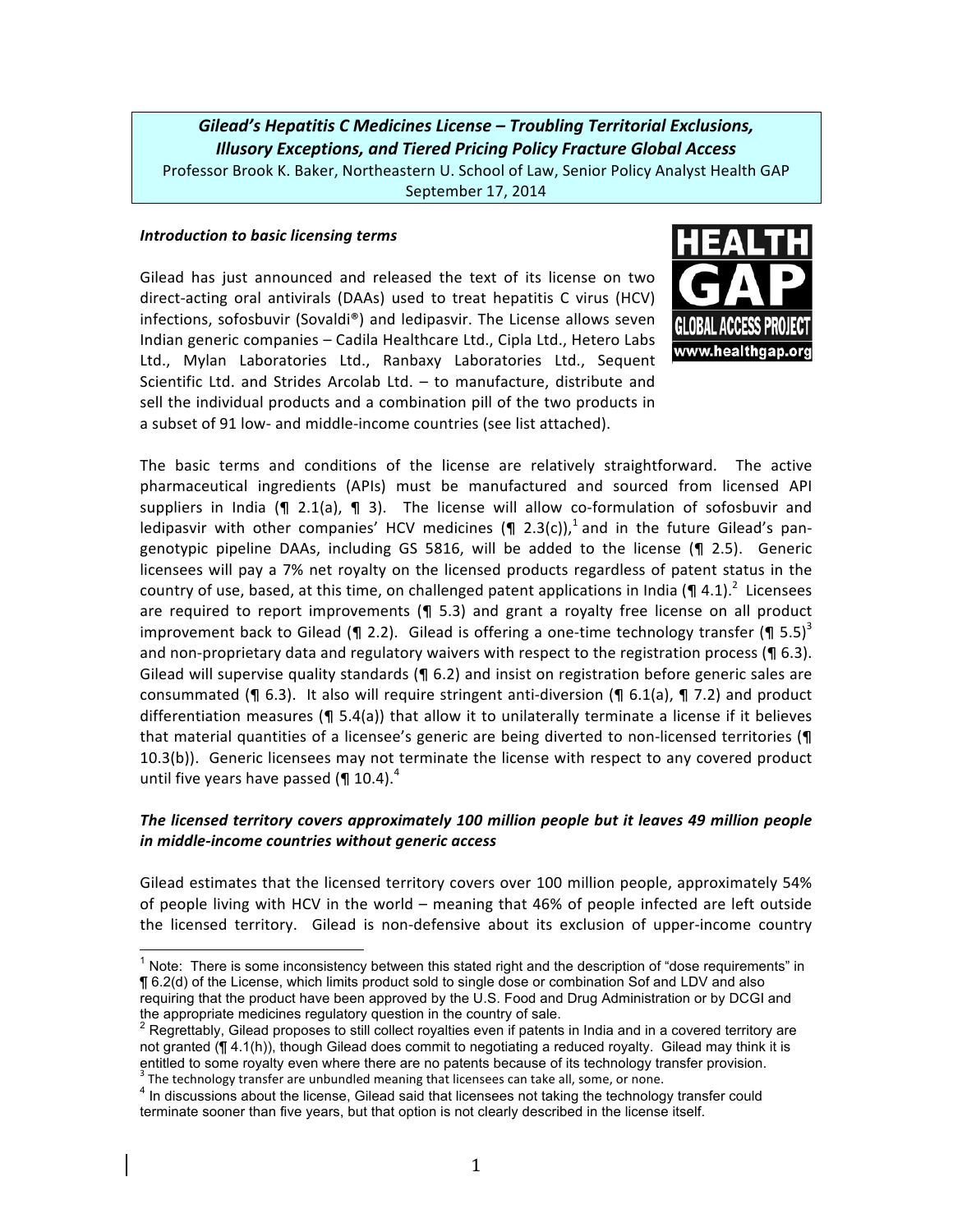markets (15% of the global market with approximately 27.75 million infected) including North America, Western Europe, and Japan where it expects multi-billion dollar annual sales and profits based on a per patient treatment cost for sofosbuvir alone as high as \$84,000 for a 12week course of treatment. (The combo product will reportedly be sold at more than \$95,000 per patient in the US when approved.<sup>5</sup>)

Although the License grants 100% coverage for low-income countries, it excludes 51 middleincome countries, including 13 lower-middle income countries and 38 upper-middle income countries (see list attached). The excluded number of people living with HCV in middle-income countries is over 49 million based on 2010 global epidemiological estimates. This represents approximately 43% of the middle-income country total. The country with the largest excluded population is China with nearly 30 million people infected. Brazil (2,609,607), the Philippine (1,932,854), Ukraine (1864,840), Turkey (1,549,108), Thailand (1,499,058) Mexico (1,106,450), and Romania (1,003,680) are other middle-income countries with over one million excluded. As discussed further below, the territorial limitation will be quite problematic for people infected in excluded middle-income countries, especially given the license's definitions of patent rights protected and the narrow and perhaps illusory window for bypassing the License's prohibition of extra-territorial sales.

The License should also be understood and evaluated in light of Gilead's planned tiered-pricing policies whereby it will attempt to maintain its monopoly control over this 50-million person market. As a patent holder – or even as a patent applicant, Gilead can exclude competitors and charge profit-maximizing prices on its life-saving HCV medicines. Its current plan seems to be to offer an access price of \$900 for 12 weeks of treatment or \$1800 for 24 weeks of treatment in its 60-country low-income country category, which includes India and Brazil<sup>6</sup> - a price that generic entrants will have to compete against – with significantly higher prices in lower-middle income countries and even higher prices in upper-middle income markets. In discussion with advocates, Gilead has said that it would set prices in the newly added lower-middle income and upper-middle income tiers according to predetermined bands and that it would negotiate country-by-country; those price bands have not been publicly disclosed. Gilead averred that it would lower prices in the future if governments commit to expansive treatment programs and if they adopted liberal treatment guidelines. In sum, Gilead still sits in the driver's seat and has enormous power to decide who does and doesn't get its most favorable price. In all instances, Gilead's tiered prices in lower- and upper-middle income countries will be hundreds or even thousands of dollars more expensive per treatment than with generics.

# Gilead's definition of product patents and its insistence on preventing extra-territorial sales if *there)is)"any)reasonable)possibility)of)obtaining)a)product)patent)within)a)reasonable)period) of)time" means)that)it)will)be)very)difficult)– nearly)impossible)– for)licensees)to)supply)from) India or elsewhere to excluded countries.*

Pursuant to Paragraph 10(C), Gilead has created a narrow, essentially illusory window for allowing licenses to sell outside the licensed territory.

<sup>&</sup>lt;sup>5</sup> Deena Beasley, *Gilead to raise price for new hepatitis C drug above \$84,000*, Reuters (Sept.<br>12, 2014) http://206.132.6.101/article/2014/09/12/us-gilead-sovaldi-idUSKBN0H72KR20140912.

 $\frac{1}{6}$  In creating this category, which is not just GNI/capita based, Gilead apparently takes into account prevalence rates as well. It is believed that the 60 countries originally discussed might be the "low-income" countries entitled to this lowest "discount" price.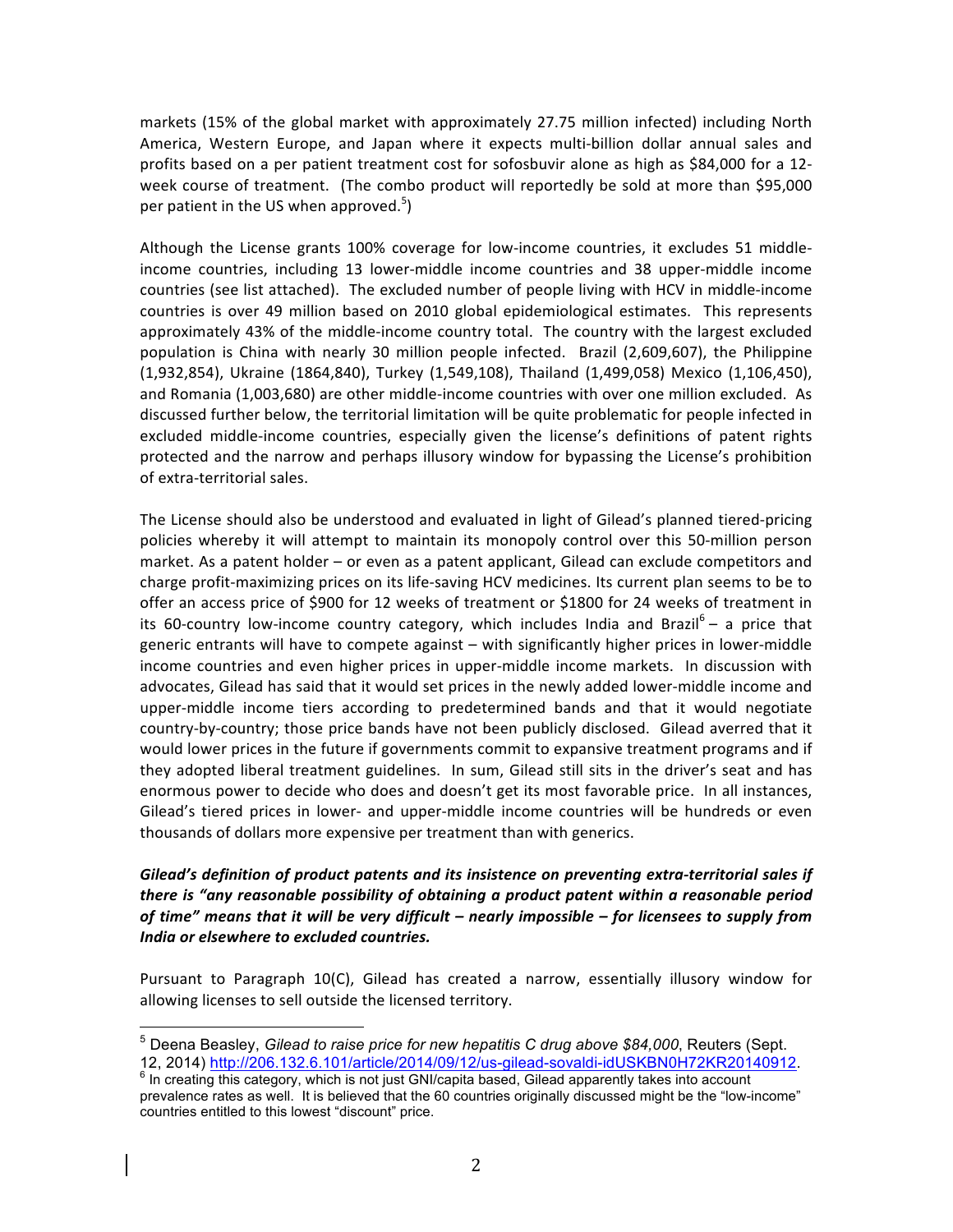(i) For clarity, and notwithstanding anything to the contrary in this Agreement, with respect to a particular' Product, and on a Product-by-Product and country-by-country basis, if there is no Product Patent owned or controlled by Gilead (or its Affiliates) in India and a particular country outside of the Territory, and if there is no reasonable possibility of obtaining such a Product Patent within a reasonable period of time (for example, through pending patent applications, the filing of patent applications, or by legal action (including appeals)) in India and such country outside of the Territory, it shall not be deemed to be a breach of this Agreement for Licensee to supply such Product in such country and Licensee shall not be obligated to pay Gilead any royalty therefor; provided that Licensee obtained applicable regulatory approval in such country (emphasis added).

(ii) Similarly, on an API-by-API and Product-by-Product basis, it shall not be deemed to be a breach of the Agreement for Licensee: (x) to manufacture API in any country where there is no Product Patent owned or controlled by Gilead (or its Affiliates) covering such API in such country, and there is no reasonable possibility of obtaining such a Product Patent within a reasonable period of time (for example, through pending patent applications, the filing of patent applications, or by legal action (including appeals) in such country; (y) to sell such API referred to in clause (x) of this Section 10.3(c)(ii) in any country where there is no Product Patent owned or controlled by Gilead (or its Affiliates) covering such API in such country, and there is no reasonable possibility of obtaining such a Product Patent within a reasonable period of time (for example, through pending patent applications, the filing of patent applications, or by legal **action (including appeals) in such country**; or (z) to manufacture and/or sell Product incorporating such API referred to in clause (x) of this Section 10.3(c)(ii) in in any country where there is no Product Patent owned or controlled by Gilead (or its Affiliates) covering such Product (or the API contained therein) in such country, and there is **no reasonable possibility of obtaining such a Product Patent within a reasonable period of time (for example, through** pending patent applications, the filing of patent applications, or by legal action (including appeals) in such country.

Gilead holds a lot of cards with its definition of "reasonable possibility of obtaining a product patent." This at the very least covers patents already filed but not granted ( $\P$  4.1(h)); patents in the pipeline, e.g., Patent Cooperation Treaty applications, of there are several listed in the License's appendix; patents where new divisional or selection or amended applications patents are possible;<sup>7</sup> and patents that can still be filed within the Paris Treaty one-year grace period window.<sup>8</sup> With this definition, Gilead is clearly taking advantages of loopholes in the patent system that give pending patent applications almost as much deterrent value as a granted patent. Plus, analysts know that companies, including Gilead, are willing to game the patent system with recursive patent applications, divisional/selection patents, patent amendments, etc. and with endless appeals if their patent is not granted. Using the Novartis' Glivec case as an example, it took over seven years to achieve the level of finality that would satisfy the Gilead license provision (patent denied January 2006, Supreme Court judgment April 2013).

With the existing language concerning the "reasonable possibility of a patent being granted", supply outside the territory can occur easily only if the generic licensee manufactures "outside the license" in a country other than India and no patent is pending or reasonably expected in that country. In addition, the country to which the generic product is to be exported and used must also be without any pending or reasonably anticipated product patent. In the more

 $^7$  These applications can really proliferate and now appear to be a key part of companies' evergreening strategy. After an original patent application is opposed, the applicant stays in the driver's seat by amending, dividing, or selecting patent claims' requiring a whole new cycle of patent examinations, oppositions, and eventual appeals.

See Paris Convention for the Protection of Industrial Property, Art. 4.C(1).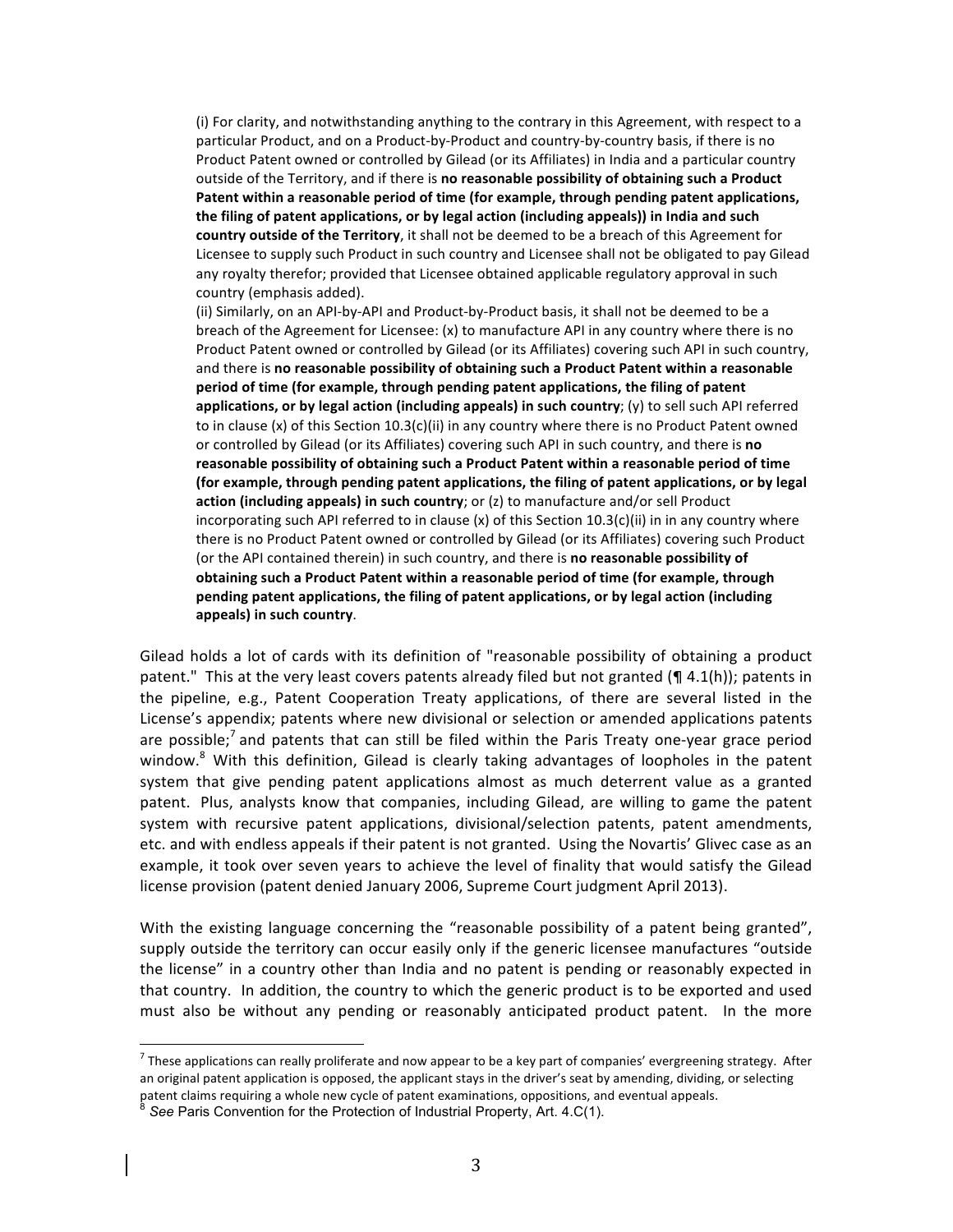common case, however, there will be a patent pending in India or any other country of production, i.e., China, and a product patent pending or reasonably expected in the country of importation and use. In these circumstances, the generic licensee will have to twiddle its fingers for years waiting for Gilead's evergreening strategies to play their way out (or it will have to seek compulsory licenses as discussed further below.) These licensees do not really have the option of testing the waters – "infringing" then defending – because to do so does not expose them simply to infringement claims but will immediately subject them to license termination.

Although it is true that some unlicensed generic companies could decide to take the risk and manufacture in a patent-free India – assuming all Indian oppositions are successful and that appeals are denied – or in a country other than India where no patent was pending in order to supply to an excluded territory, this seems unlikely. Supplying such countries would create liability risks where national legislation allows retroactive damages for infringements occurring during patent pendency. For this reason, patent pendency is enough to deter most generics unless the patent is fatally flawed on its face. Another practical problem that generic companies might face in supplying extra-territorial markets is that it might not be easy to discover Gilead's patent and pending patent landscape in excluded countries, especially since Gilead persists in refusing to disclose such information.

## Gilead's compulsory licensing exception allowing extra-territorial sales might also prove *difficult* to use in practice

Paragraph 10(d) of Gilead's license allows generic licensees to become compulsory licensees to manufacture and sell if there is: (1) a compulsory license issued in the country of import, (required only if there are any relevant product patents or patent applications) and/or (2) an export license in India (only required if any relevant product patents or patent applications are pending).

(d) For further clarity, and notwithstanding anything to the contrary in this Agreement, it shall not be deemed to be a breach of the Agreement for Licensee to supply an API or Product outside the Territory into a country where:

(i) the government of such country has issued a Compulsory License relating to such API or Product allowing for the importation of such API or Product into such country, provided that Licensee's supply of Product or API into such country is solely within the scope and geographic range of such Compulsory License and only for the duration that such Compulsory License is in effect; and/or (ii) the Government of India has issued a Compulsory License allowing for the export of an API or Product from India and into such country, provided that: (Y)(1) there are no Product Patents owned or controlled by Gilead (or its Affiliates) issued in such country or (2) a Compulsory License has also been issued by the relevant authorities of such country; and (Z) Licensee's supply of Product or API into such country is solely within the scope and geographic range of the Compulsory License issued by the Government of India, and only for the duration that such Compulsory License is in effect.

In the normal case, in order to supply an excluded territory, the generic licensee would have to be granted a compulsory license in the country of production (India) or in the country of importation or both – in essence wherever a patent or pending patent exists.

A special problem could arise if there is uncertainty whether it is permissible to grant a compulsory license on a pending patent as opposed to a granted patent. If such an interpretation occurred, this could mean that generics might have to wait until a patent is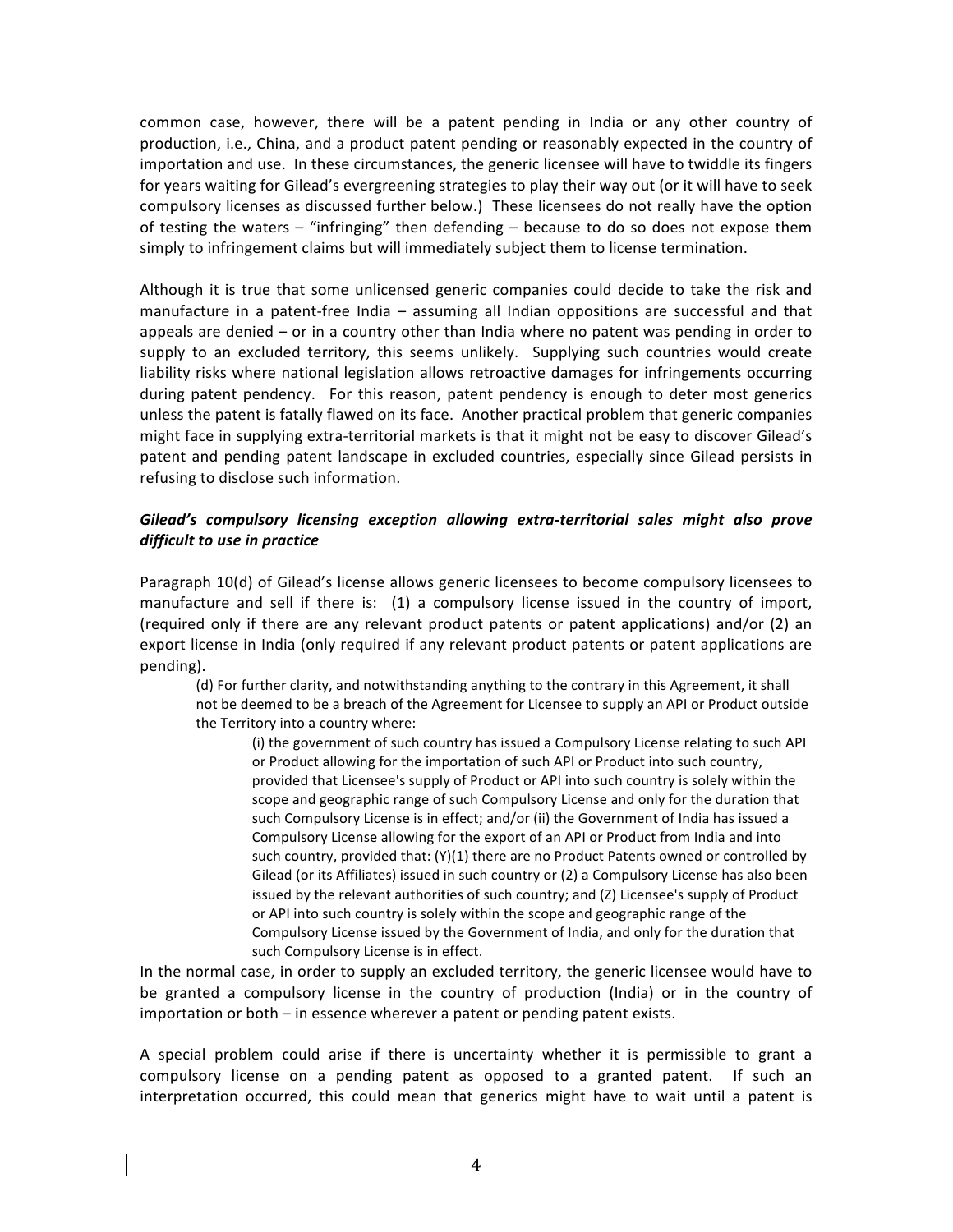granted before prosecuting a compulsory license application. Fortunately, the superior interpretation of compulsory licensing rules should allow involuntary use on all active and pending patents covering the licensed medicine. It would defeat the purpose of compulsory licensing and government use rules if pending patent applications bound the state and competitors more tightly than granted patents with respect to involuntary use.

Nonetheless, an additional problem with respect to compulsory licensing is that it might require detailed knowledge of patent filings and status of patent applications in excluded countries – a task that would be much easier if Gilead were to disclose its global patent landscape on sofosbuvir and ledipasvir, which it currently refuses to do. This problem could presumably be overcome by the compulsory license application seeking coverage of all pending and granted patents covering the medicines in question.

# Gilead's intentions for excluded countries – is tiered pricing and intra-country sector segmentation and price differentiation good enough?

The essence of Gilead's current license is to grant early access in 91 select countries in exchange for receipt of royalty payments collected even where patents have not been filed or granted, mainly on the basis of pending and challenged patent applications in India. In addition, Gilead has announced tiered pricing plans whereby the company offers lower prices in different income countries for its branded HCV medicines, and differential pricing between the public/voluntary sector and the private sector even in those countries. Using common drug company metrics, Gilead plans to offer different price bands for the public sector and select NGOs in low-income, lower-middle-income countries and upper-middle-income countries. With the exception of low-income countries where Gilead is on record saying that it will have a uniform access price of \$900 for a 12-week course of treatment with sofosbuvir, it appears unlikely that the public/NGO sector tiered pricing will be uniform within each tier; instead, Gilead plans to negotiate country-by-county, particularly in the upper-middle-income country tier.''Early conservative estimates show that Gilead's tiered pricing strategy could increase the price of production of curing hepatitis C by a conservative estimate of \$60 billion.<sup>9</sup>

Gilead had previously announced imminent deals with Egypt and India that promise a probable price of \$900 for a standard 12-week course of treatment with sofosbuvir. However, this price is reportedly only applicable for the public sector and non-governmental organizations engaged in demonstration projects. Meanwhile, Gilead has indicated that it will charge substantially higher prices in the private sector. As a consequence, since only a handful of middle-income countries are able to introduce comprehensive public sector treatment programs, especially in the absence of donor funding, most patients will have to access sofosbuvir out-of-pocket and solely through the private sector at much higher prices. The total price paid for treatment would even be higher because sofosbuvir must be combined with other medicines to achieve maximum effect.

By means of its tiered pricing, sector-segmentation strategy, Gilead is trying to maximize its profits in middle-income countries excluded from the license by fully controlling sales to both public, NGO, and private sectors. In this way, Gilead aims to fragment the generic and brandname tiered-pricing markets, leaving its generic licensees unable to achieve maximum

<sup>&</sup>lt;sup>9</sup> !-Mak, Press Backgrounder for Sofosbuvir (Sept. 15, 2014), available at http://tinyurl.com/lnuqrut.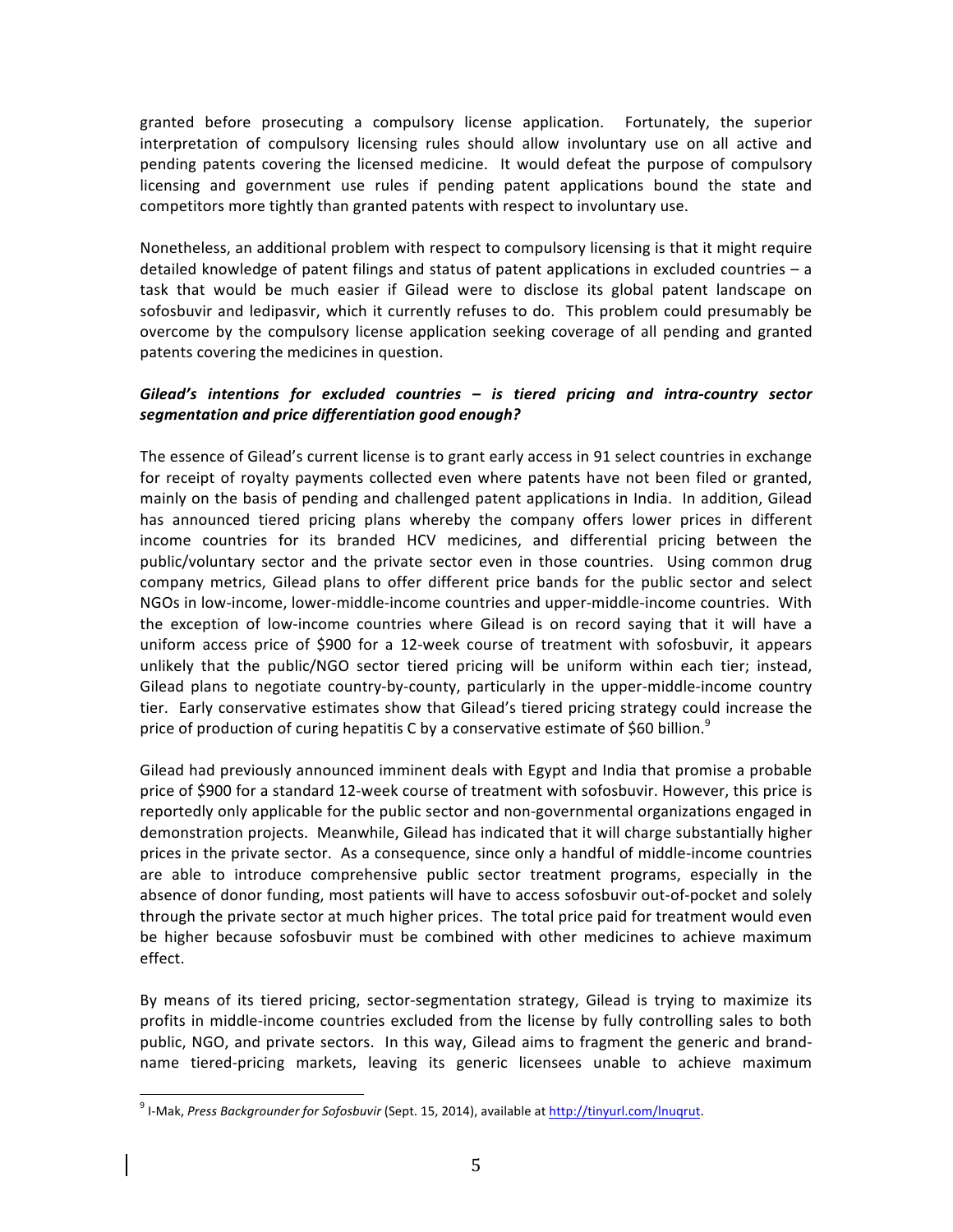economies' of scale by excluding them from some of their most lucrative potential markets. Meanwhile, Gilead will make significant profits on large-volume sales in excluded territories given the huge differential between the projected cost of producing a 12 week supply of sofosbuvir (estimated at \$100, range \$68-136<sup>10</sup>) and projected prices for public/NGO sector sales and even higher price for private sector sales. Spread over millions of LMIC sales per year, Gilead's LMIC profits will eventually add nicely to the excess profits it already reaps in rich country markets where it earned \$5.8 billion in the first six months based on its upper-income country price in the US and Western Europe of \$600 to \$1000 a pill.

For excluded middle-income that don't like living under Gilead's tiered-pricing, sectorsegmentation tyranny, the license effectively limits their policy options. Perhaps the most anticompetitive aspect of Gilead's plan is that it will lock leading generic producers into licenses that will make it very difficult for there to be generic producers for Gilead's DAAs in the excluded middle-income countries. None of the licenses will be willing to risk license termination to test the' edges' of' Gilead's' "no' reasonable' possibility' of' a' product' patent"' and' "all' necessary' compulsory licenses" requirements. Even if a qualified generic that is not a licensee decided to test Gilead's patents or to seek compulsory licenses, it would face a relatively small and fractured market and one where robust competition is far less likely

#### *How significantly will Gilead's license lower prices – not quickly and not as much as it could*

Gilead's license will probably lead to phased availability of generic equivalents and of country use over a protracted period of time. At the very least, many months will be required to develop the product for commercial production, to prosecute product registration, and to establish distribution schemes. In the meantime, Gilead is not offering radical price discounts other than in low-income markets.

Gilead is on record saying that its licensees can set prices at their own discretion. As stated above, the cost of production for a 3-month course of sofosbuvir is relatively modest, estimated between \$68-\$136, and the stated royalties will be 7%. Production costs will get to the lower end of the estimated cost range, the more efficiently and competitively active pharmaceutical ingredients (API) and final formulations are produced. Unfortunately, the anticipated Gilead license might not result in the lowest possible prices because the size of the generic market is limited to only a portion of people living with HCV, mostly those in poorer and higher prevalence countries. Generic manufacturers will not necessarily be producing at the most efficient economies-of-scale and there will be fewer successful generic competitors<sup>11</sup> because the smaller and generally poorer markets will be less attractive to generic producers. Generic entrants might be particularly reluctant to serve all smaller volume, poorer countries because of the costs of registering their products and establishing distribution systems.

Moreover, regardless of the significant number of licensees, price reductions will not necessarily occur immediately and volumes might initially be small. As discussed above, licensees have to register their medicines in licensed territories and arrange marketing and distribution systems

<sup>&</sup>lt;sup>10</sup> Andrew Hill et al., Minimum costs for producing Hepatitis C Direct Acting Antivirals, for use in large-scale treatment access programs in developing countries, 58:7 Clin. Infect. Dis. 928-936 (2014), available at http://cid.oxfordjournals.org/content/58/7/928.full.pdf+html.

http://cid.oxfordjournals.org/content/58/7/928.fulleast-html. 11<br><sup>11</sup> Gilead is purportedly negotiating with at least the following companies: Hetero Drugs Ltd., Mylan Inc., Cipla, Ranbaxy, Strides Acrolab.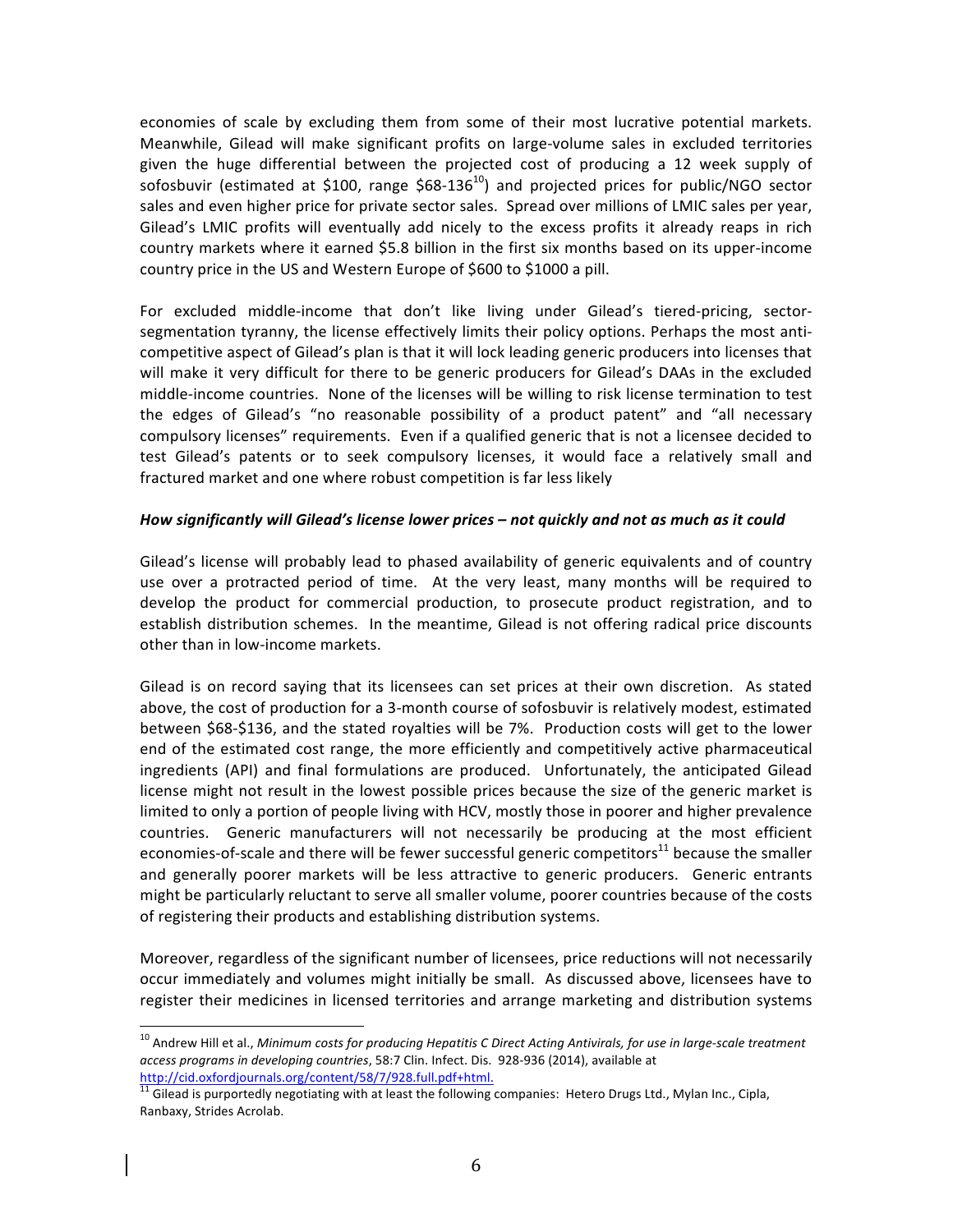and both of these can take a lot of time. In addition, there are no donors at present that are helping countries or patients by subsidizing the costs of HCV treatment. Accordingly, actual treatment access might initially be quite low, especially in licensed poorer and high prevalence countries where health sector budgets are limited.

# Gilead's license is a partial step forward, but ultimately it will delay *universal access and the erdication)of)HCV*

Perhaps the most important critique of Gilead's license - and its related tiered-pricing, marketsegmentation policy – is that they do not ensure universal, affordable access to it lifesaving drugs. Hepatitis C virus is an infectious disease just like HIV. Globally an estimated 185 million people have been infected<sup>12</sup> and there are 3-4 million new infections and 350,000+ deaths annually. Unlike HIV, HCV can now be cured. When a person is cured of Hep C, he or she is no longer infectious, meaning the more people cured with affordable treatments, the quicker the pandemic will end.

Countries (and donors) are more likely to invest in universal access to an HCV cure if the medicines are available at their most affordable cost. With a low-enough price, even patients who are not actively progressing with HCV-related liver disease will be treated to eliminate the virus and the risk of onward transmission. (This is the strategy used in rich countries to cure latent tuberculosis and is increasingly the strategy for tackling HIV and AIDS.)

Unfortunately, Gilead's License is not well designed at present to end the HCV pandemic. The License fails to cover 43% of people living with HCV in middle-income markets. Gilead's market fragmentation approach will lead to higher than necessary prices even in licensed territories and ultimately to less than universal access. That means that this License misses both the target of worldwide equitable access to treatment and the ultimate goal of accelerating HCV eradication. Many additional efforts will be needed to achieve eradication, including improved diagnostics and linkages to care and improved therapies.<sup>13</sup> Also important will be efforts to address the needs of most affected populations, most especially people who inject drugs who require massive scale-up of harm reduction programming, removal of structural barriers to treatment,

<sup>&</sup>lt;sup>12</sup> Hanafiah K Mohd et al., *Global epidemiology of hepatitis C virus infection: new estimates of age-specific antibody to HCV seroprevalence* 57:4 Hepatology 1333-42 (2013).<br><sup>13</sup> Wei, L. and Lok, ASF. Impact of New Hepatitis C Treatments in Different Regions of the World. Gastroenterology.

Published Online: March 21, 2014 DOI: http://dx.doi.org/10.1053/j.gastro.2014.03.008. Available at:

http://www.gastrojournal.org/article/S0016-5085(14)00357-6/fulltext. Barriers That Need to Be Overcome to Achieve HCV Eradication

Detect persons who are infected

Identification of high-risk/high-prevalence groups

Availability of sensitive, specific, and affordable tests for screening and for confirmation of infection Screening programs that are practical and tailored to individual countries or settings

Public awareness of risk groups, sequelae, and treatment options

Link infected persons to care

Access to care for all infected persons

Availability of trained health care providers and resources to manage infected persons

Eradicate HCV with safe and effective drugs

Development of drugs that are potent, safe, and have pangenotype activity

Development of treatment regimens that are simple and effective against all HCV genotypes and all stages of liver disease

Availability of safe and efficacious drugs at affordable price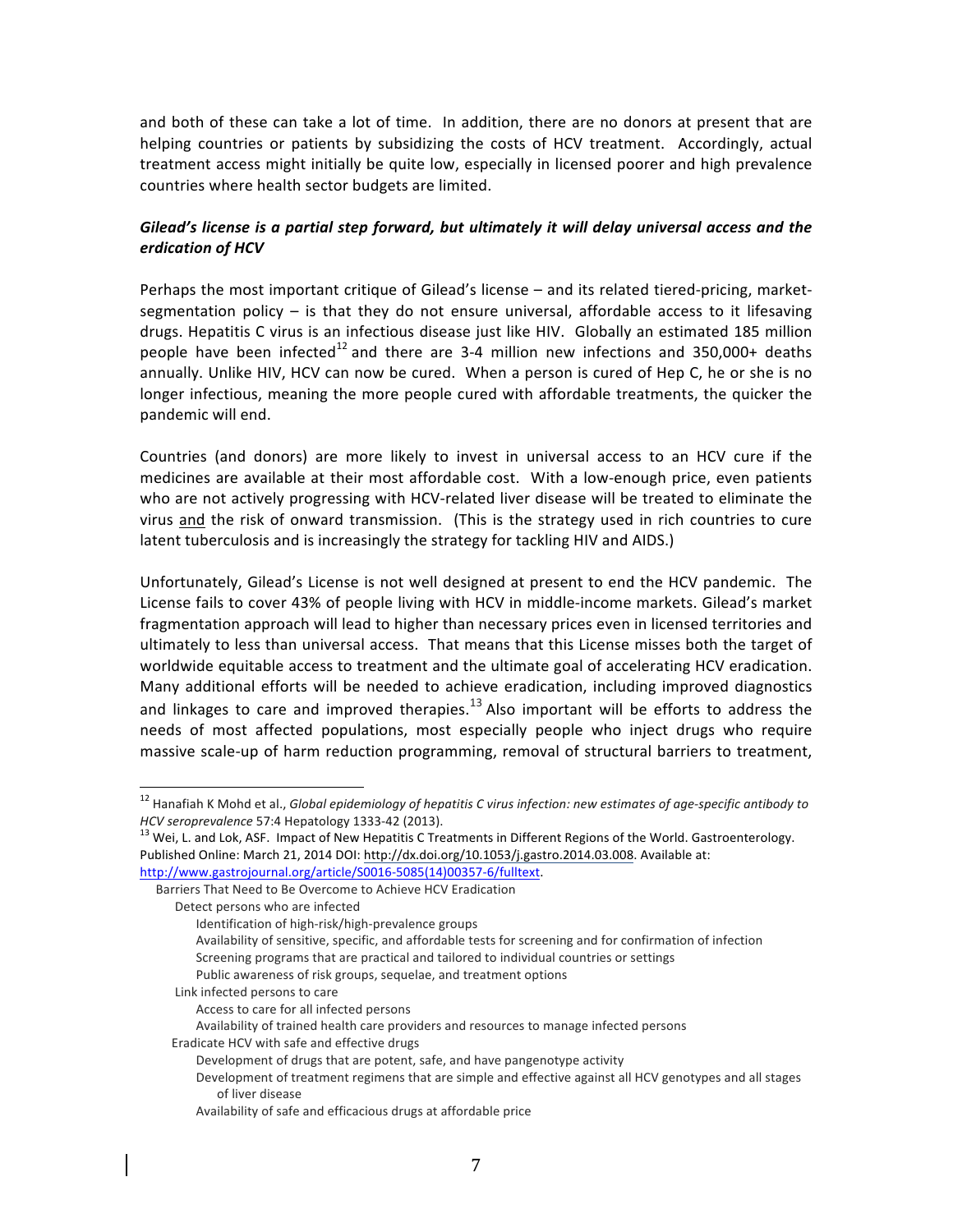and measures that address stigma and discrimination and advance a human rights based approach. None of these other efforts will come to fruition, however, unless Gilead and other DAA producers make their therapies universally available and affordable.

Gilead is by no means the only company that is failing to contribute as much as it might to HCV treatment globally. All the other DAA innovators – Merck, Bristol-Myers Squibb, AbbVie and Johnson and Johnson are sitting on the sidelines. People living with hepatitis C need those companies' medicine too, especially DAAs that are pan-genotypic. Pan-genotypic medicines will reduce the need for complex diagnostics and thereby simplify treatment. All companies in with DAA for treating HCV should broadly license their medicines and allow them to be coformulated into the most efficacious and most affordable treatments. With this license, Gilead has taken two steps forward but it refuses to take the third. That third leaves 50 million people risk in excluded territories and the failure to take the final step also weakens the license's impact in included territories.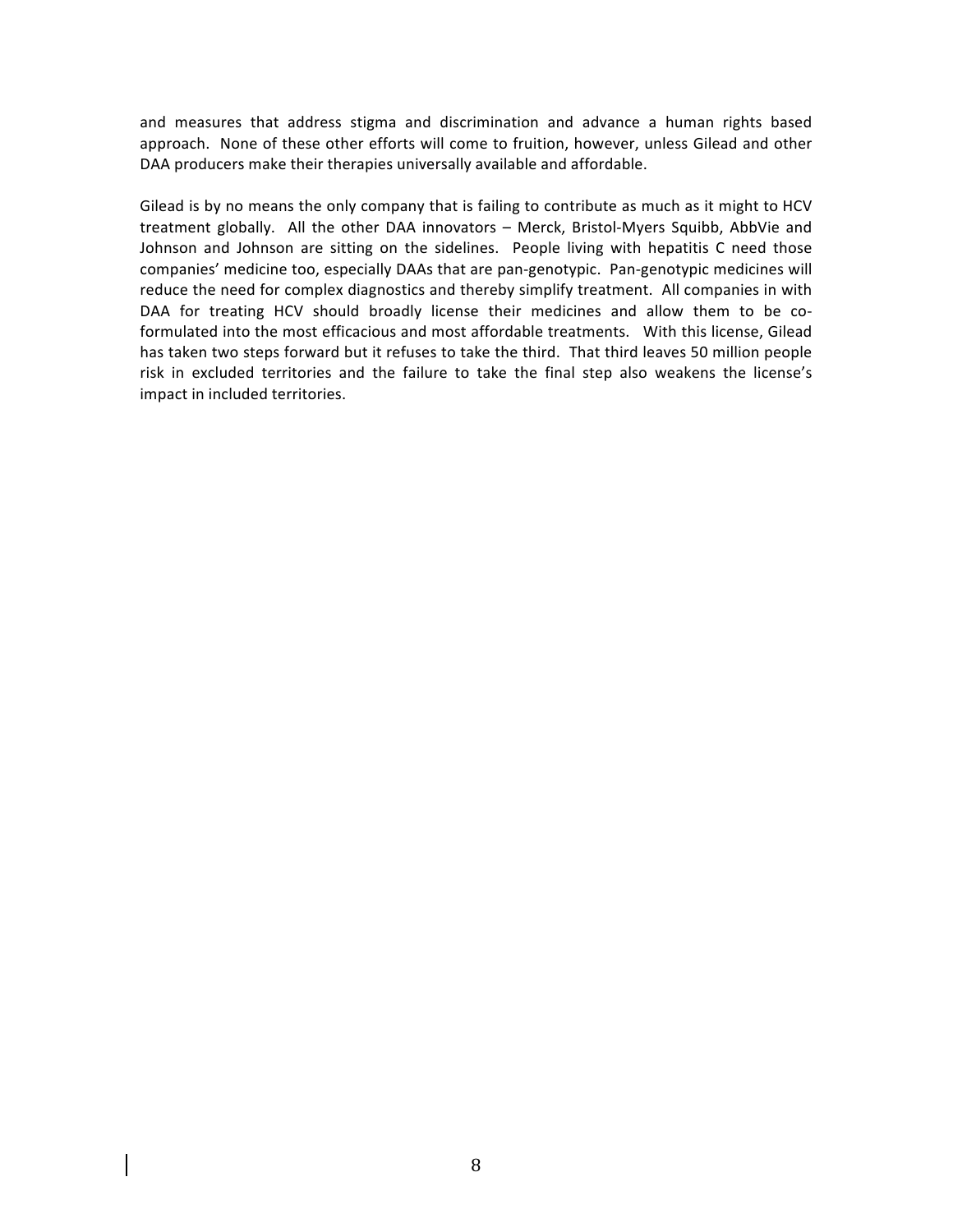#### **Included#Territory**

1. Afghanistan 2. Angola 3. Antigua and Barbuda 4. Bangladesh 5. Benin 6.'Bhutan' 7. Bolivia 8. Botswana 9. Burkina Faso 10. Burundi 11. Cambodia 12. Cameroon 13. Cape Verde 14. Central African Republic' 15. Chad 16. Comoros 17. Congo, Rep 18. Congo, Dem. Rep. of the' 19. Côte d'Ivoire 20. Cuba 21. Djibouti 22. Dominica 23. Egypt 24. Eritrea 25. Ethiopia 26. Equatorial Guinea 27. Fiji 28. Gabon 29. Gambia 30. Ghana

31. Guatemala 32. Guinea 33. Guinea-Bissau 34. Guyana 35. Haiti 36.'Honduras' 37. India 38. Indonesia 39. Kenya 40. Kiribati 41. Kyrgyzstan 42. Lao, People's Dem. Rep.' 43. Lesotho 44. Liberia 45. Madagascar 46. Malawi 47. Maldives 48. Mali 49. Mauritania 50.'Mauritius' 51. Mongolia 52. Mozambique 53. Myanmar 54. Namibia 55.'Nauru' 56. Nepal 57. Nicaragua 58. Niger 59. Nigeria 60. North Korea 61.'Pakistan'

62. Palau 63. Papua NewGuinea 64. Rwanda 65.'Samoa' 66. São Tomé and Príncipe 67. Senegal 68. Seychelles 69. Sierra Leone 70. Solomon Islands 71. Somalia 72. South Africa 73. South Sudan 74. Sri Lanka 75. St. Vincent and the Grenadines' 76. Sudan 77. Surinam 78. Swaziland 79. Tajikistan 80. Tanzania, U. Rep. of 81. Timor-Leste 82. Togo 83. Tonga 84. Turkmenistan 85. Tuvalu 86. Uganda 87. Uzbekistan 88.'Vanuatu' 89. Vietnam 90. Zambia 91. Zimbabwe